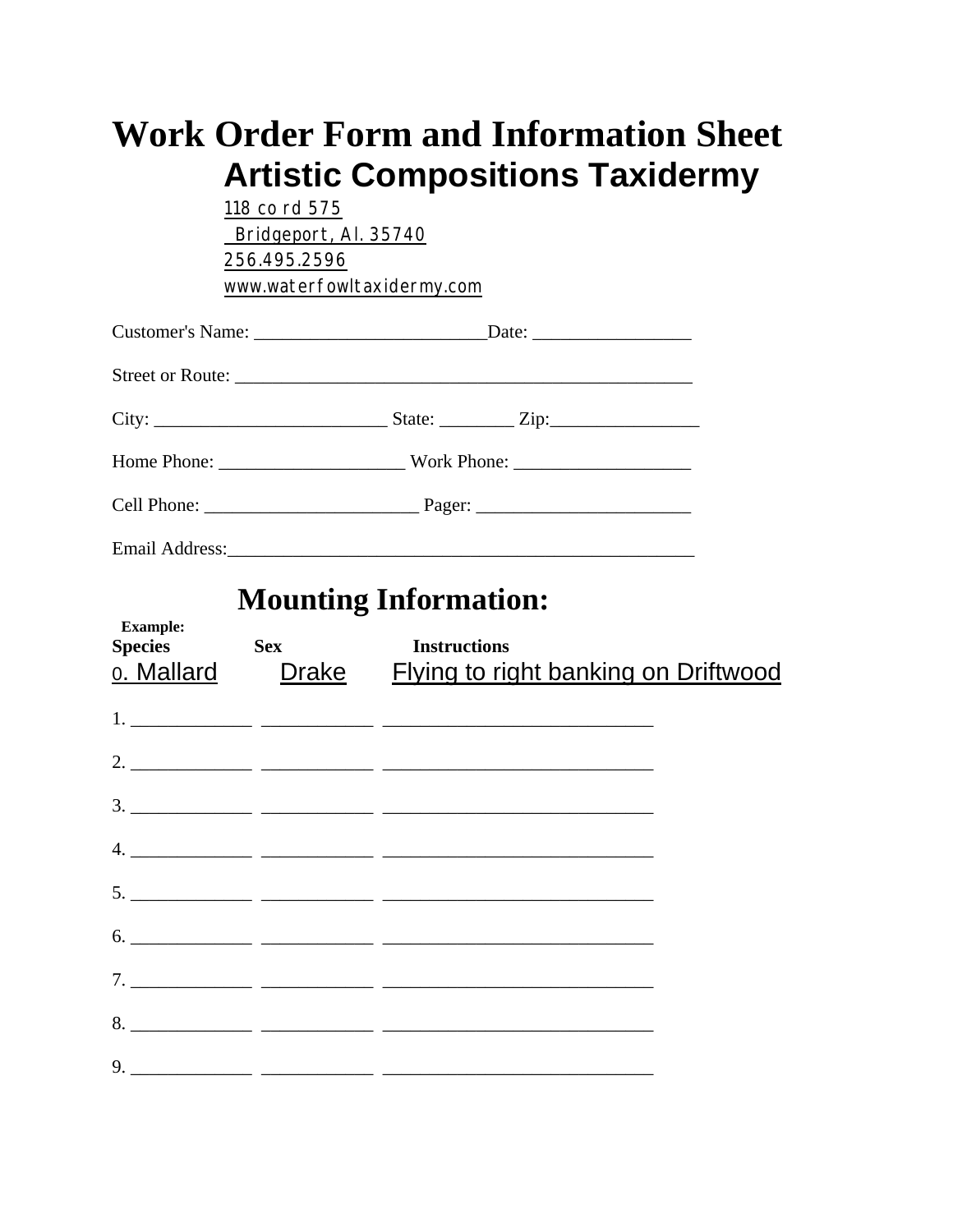**If you are interested in something other than a standard driftwood mount, please place an X in the appropriate area and we will Quote you a price and discuss your options**

## **Additional Information:**

| Metal Reeds for a flying bird (s) _____________ Metal Reeds for a Standing bird __________                            |
|-----------------------------------------------------------------------------------------------------------------------|
| Small Habitat No Glass Case _____________ Habitat With Glass Case_______________                                      |
| Artificial Rock ___________ Dead Mount W/Shadow Box __________                                                        |
|                                                                                                                       |
|                                                                                                                       |
| Habitat Instructions: (Please make a note if you have a specific idea in mind)                                        |
|                                                                                                                       |
|                                                                                                                       |
| <u> 1989 - Johann Harry Harry Harry Harry Harry Harry Harry Harry Harry Harry Harry Harry Harry Harry Harry Harry</u> |
| ,我们也不能在这里的时候,我们也不能在这里的时候,我们也不能会在这里的时候,我们也不能会在这里的时候,我们也不能会在这里的时候,我们也不能会在这里的时候,我们也不                                     |

## **Artistic Compositions Terms and Contract Agreement:**

Having no control over the specimen prior to it being received by us and in view of the many factors which have a very definite effect on the final result of dressing. These include; primeness, general condition of the specimen, climatic conditions, and chemical reactions, and most importantly, the lack of knowledge and facilities in the field by the sportsman. We cannot guarantee the results of any mounted specimen.

Also, we will not be responsible for loss due to freezer failure, power failure, theft from our premises, or any other loss beyond our control. A

10. \_\_\_\_\_\_\_\_\_\_\_\_\_\_\_ \_\_\_\_\_\_\_\_\_\_\_\_ \_\_\_\_\_\_\_\_\_\_\_\_\_\_\_\_\_\_\_\_\_\_\_\_\_\_\_\_\_